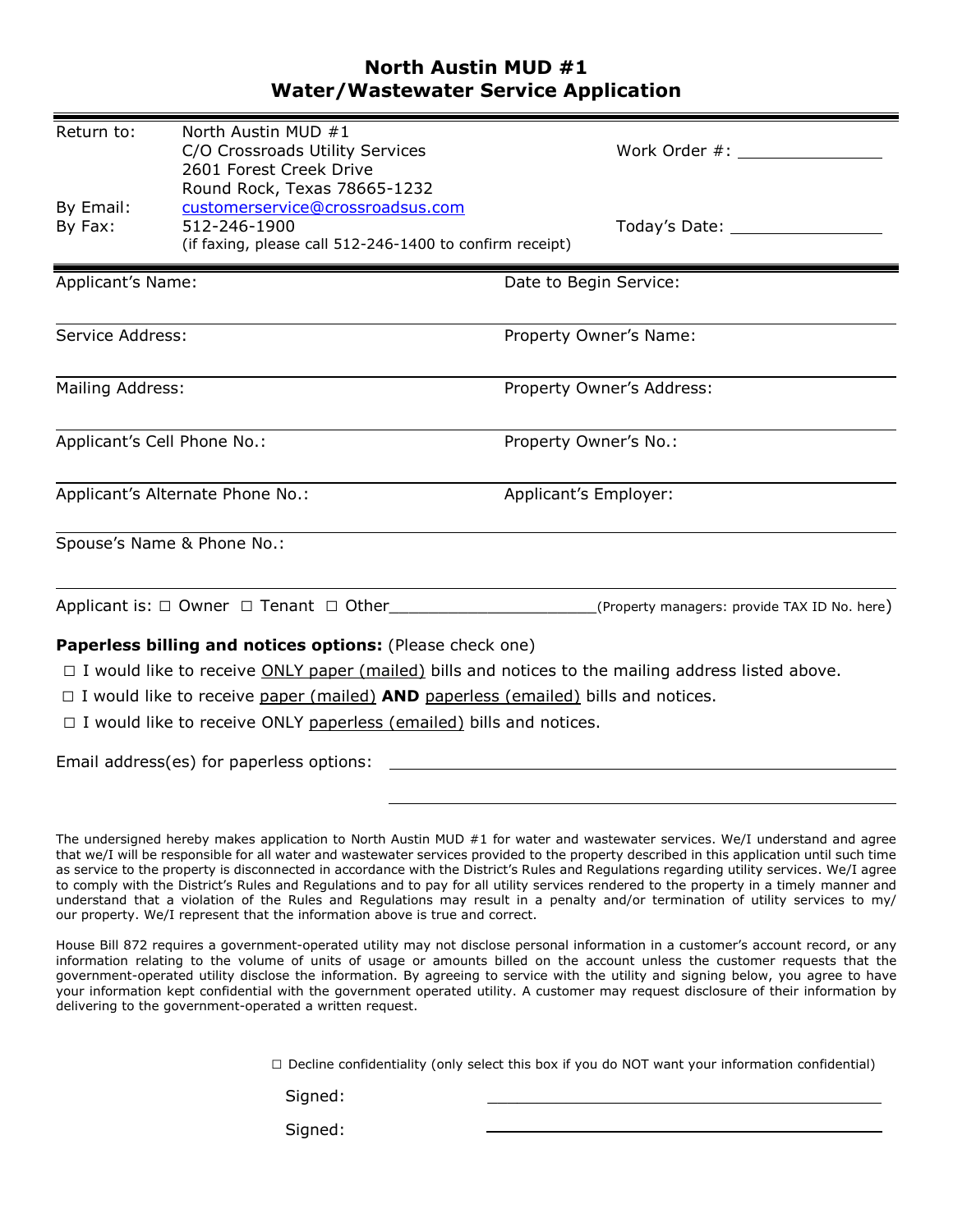## **\*\*\*PLEASE SIGN AND RETURN THIS COPY\*\*\***

North Austin MUD #1 Customer Service Agreement

## **I. PURPOSE**

The North Austin MUD #1 (the "Water System") is responsible for protecting the drinking water supply from contamination or pollution that could result from improper plumbing practices. The purpose of this Customer Service Agreement (the "Agreement") is to notify each customer of the plumbing restrictions that are in place to provide this protection. The utility enforces these restrictions to ensure the public health and welfare. Each customer must sign this Agreement before the North Austin MUD #1 will begin service. In addition, when service to an existing connection has been suspended or terminated, the Water System will not re-establish service unless it has a signed copy of this Agreement.

## **II. PLUMBING RESTRICTIONS**

The following unacceptable plumbing practices are prohibited by State regulations.

A. No direct connection between the public drinking water supply and a potential source of contamination is permitted. Potential sources of contamination shall be isolated from the public water system by an air-gap or an appropriate backflow prevention device.

B. No cross-connection between the public drinking water supply and a private water system is permitted. These potential threats to the public drinking water supply shall be eliminated at the service connection by the installation of an air-gap or a reduced pressure-zone backflow prevention device.

C. No connection that allows water to be returned to the public water supply is permitted.

D. No pipe or pipe fitting which contains more than 8.0% lead may be used for the installation or repair of plumbing at any connection that provides water for human use.

E. No solder or flux that contains more than 0.2% lead can be used for the installation or repair of plumbing at any connection that provides water for human use.

F. Plumbing installed on or after January 4, 2014 bears the expected labeling indicating less than or equal to 0.25% lead content. If not properly labeled, please provide written comment.

## **III. CUSTOMER SERVICE AGREEMENT**

The following are the terms of the Customer Service Agreement between the North Austin MUD  $\#1$ and \_\_\_\_\_\_\_\_\_\_\_\_\_\_\_\_\_\_\_\_\_\_\_\_\_\_\_\_\_\_\_\_ (the "Customer").

A. The Water System will maintain a copy of this Agreement as long as the Customer and/or the premises is connected to the Water System.

B. The Customer shall allow his property to be inspected for possible cross-connections and other unacceptable plumbing practices. These inspections shall be conducted by the Water System or its designated agent prior to initiating new water service; when there is reason to believe that crossconnections or other unacceptable plumbing practices exist; or after any major changes to the private plumbing facilities. The inspections shall be conducted during the Water System's normal business hours.

C. The Water System shall notify the Customer in writing of any cross-connection or other unacceptable plumbing practice that has been identified during the initial inspection or the periodic reinspection.

D. The Customer shall immediately correct any unacceptable plumbing on his premises.

E. The Customer shall, at his expense, properly install, test, and maintain any backflow prevention device required by the Water System. Copies of all testing and maintenance shall be provided to the Water System.

### **IV. ENFORCEMENT**

If the Customer fails to comply with the terms of the Customer Service Agreement, the Water System shall, at its option, either terminate service or properly install, test, and maintain an appropriate backflow prevention device at the service connection. Any expenses associated with the enforcement of this Agreement shall be billed to the customer. Signed:

| 30 <sub>1</sub> |                      |  |
|-----------------|----------------------|--|
|                 | Customer's Signature |  |
|                 |                      |  |
|                 |                      |  |
| Signed: Signed: |                      |  |
|                 | Customer's Signature |  |
|                 |                      |  |
|                 |                      |  |

Date: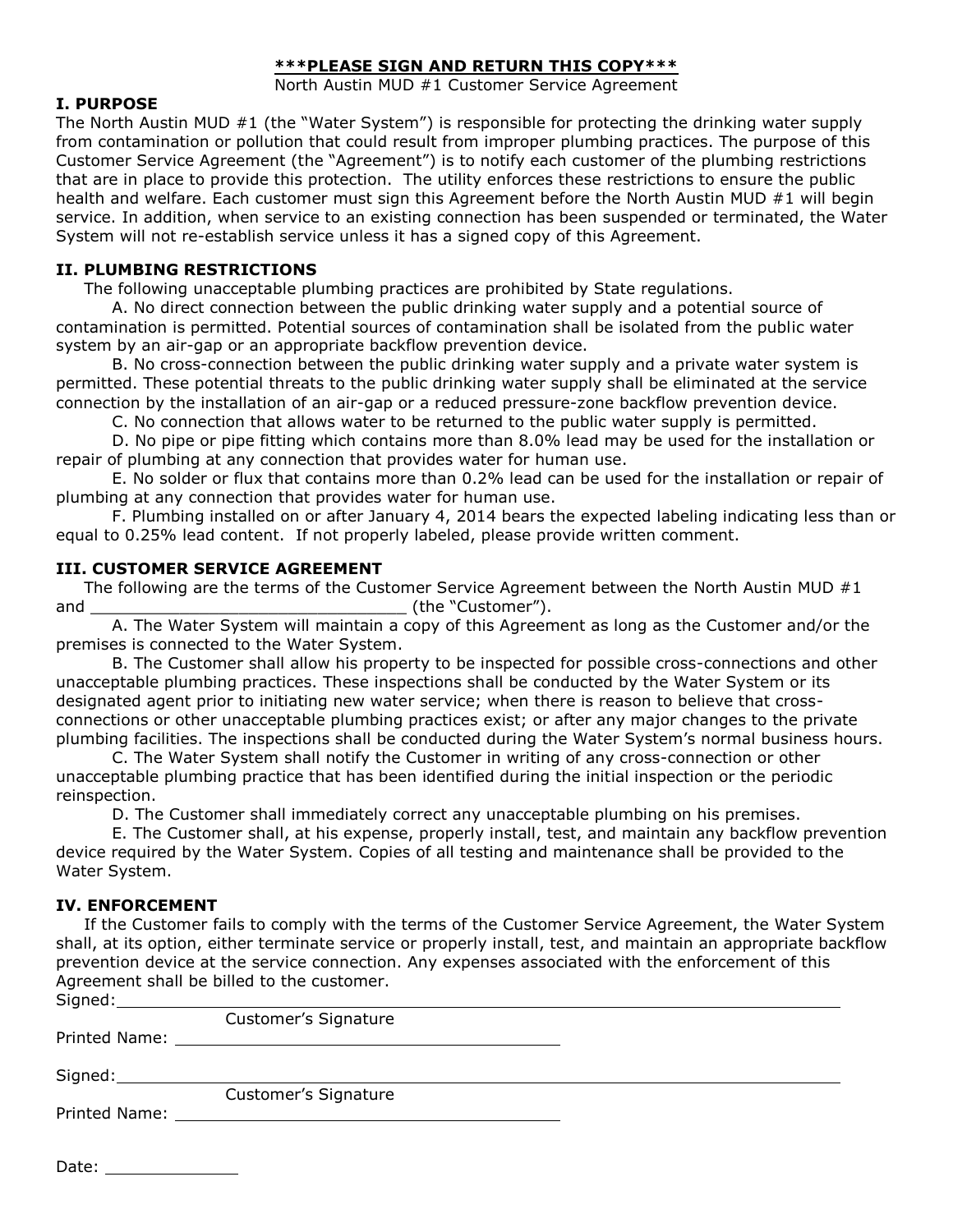

# **Checklist for New Applicants**

(512) 246-1400 **Office Address:** 2601 Forest Creek Dr Round Rock, TX 78665 **Mailing Address:** PO Box 676664 Dallas , TX 75267-6664 Hours: Monday – Friday 8 am to 5 pm **Emergency Services 24/7 (512) 246-1400** www.crossroadsus.com

#### **Application:**

 **Please complete the enclosed service application with a legible copy of your un-expired drivers license or government ID.** Scan the completed application and copy of your ID to [customerservice@crossroadsus.com,](mailto:customerservice@crossroadsus.com) or fax to 512- 246-1900. Please call 512-246-1400 after submitting your application to pay the deposit and administrative fee.

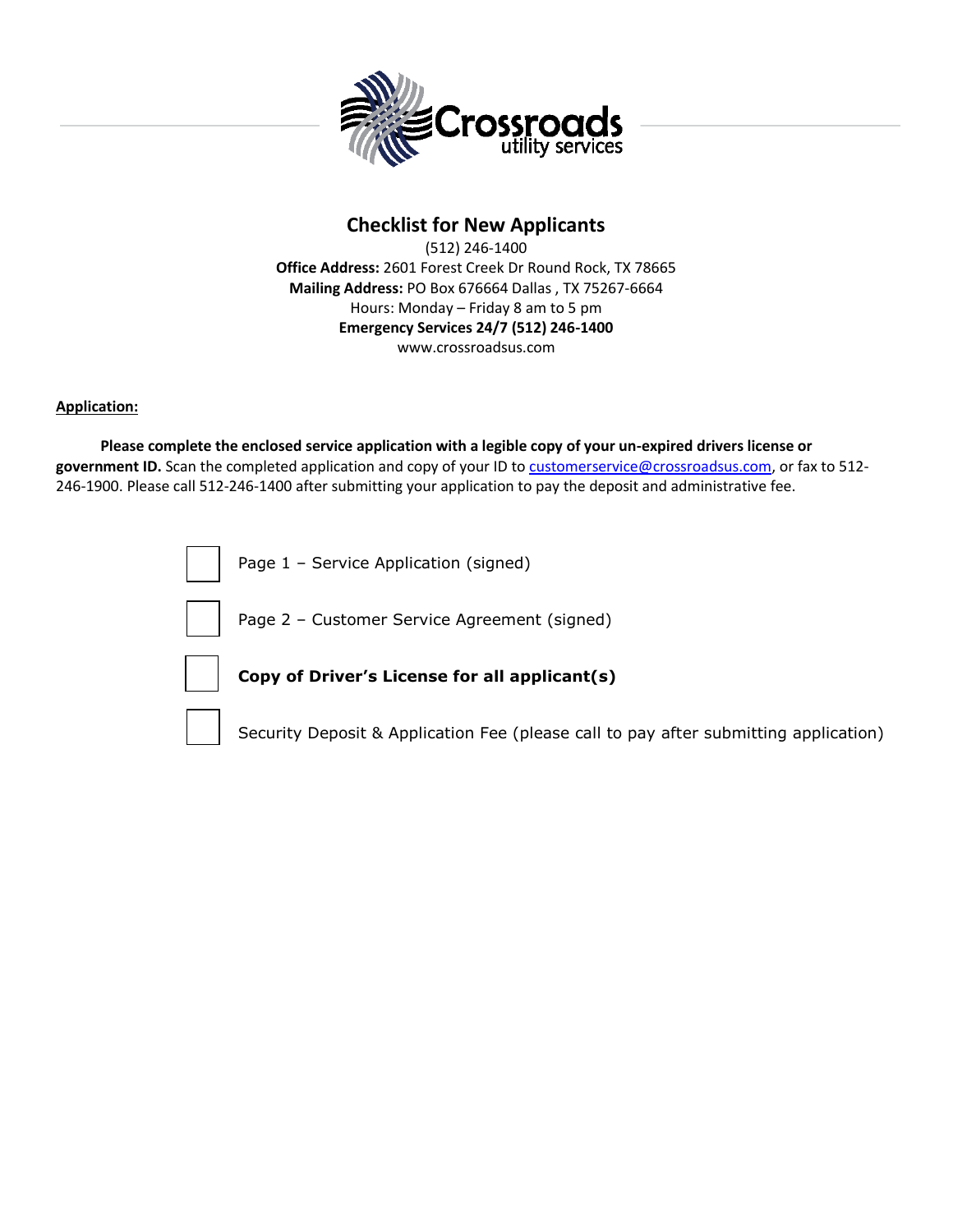

# **Important Information For New Utility Customers**

(512) 246-1400 **Office Address:** 2601 Forest Creek Dr Round Rock, TX 78665 **Mailing Address:** PO Box 676664 Dallas, TX 75267-6664 Hours: Monday – Friday 8 am to 5 pm **Emergency Services 24/7 (512) 246-1400** www.crossroadsus.com

Welcome to North Austin MUD #1

You have recently opened your utility account and we want to provide you information about your utility billing services. Crossroads Utility Services, LLC manages the water and wastewater systems and the utility billing activities of North Austin MUD #1.

The utility bills for North Austin MUD #1 have a due date of the 20TH every month. If the due date falls on a holiday or weekend, the due date is extended to the next business day. Bills paid after 5pm on or after the due date are subject to a 10% late fee. All payments are posted to your account the business day the payment is received. Your water will be disconnected if your bill is in arrears upon notice and in accordance with North Austin MUD #1 policies.

#### **Payments: There are several options for paying your utility bill.**

1. **Walk-in Payment** at our Office, Monday thru Friday from 8 am to 5 pm (closed most federal holidays). We accept cash, checks, money orders, cashier checks, and all major credit cards. Our office is located at 2601 Forest Creek Drive, Round Rock, TX 78665.

2. By **Mail**, with check or money order, and your payment will be credited the day that we receive it. Please write your entire account number on the check or money order. Please send payment payable to North Austin MUD #1 PO Box 676664 Dallas, TX 75267-6664. Your account number is located on your billing statement.

3. By **Phone**, with any major credit or debit card. You may also set up automatic monthly payments with your credit or debit card by phone.

4. Our **Website** 24/7 at [www.crossroadsus.com](http://www.crossroadsus.com/) with any major credit card or checking account. Payments will be posted next business day. Please click on the "Pay my Bill" tab, and select your district. **You may also set up automatic monthly payments with your credit or debit card or checking account information by using the website**

5. Your bank's **Online Bill Pay Service** If you use your bank's online bill pay company, it is critical that the full account number found on your bill is clearly shown on the check to ensure your payment is posted promptly and correctly to your account. Please allow 7-10 business days to ensure your payment is received before your due date. Please send payment payable to North Austin MUD #1 PO Box 676664 Dallas, TX 75267-6664.